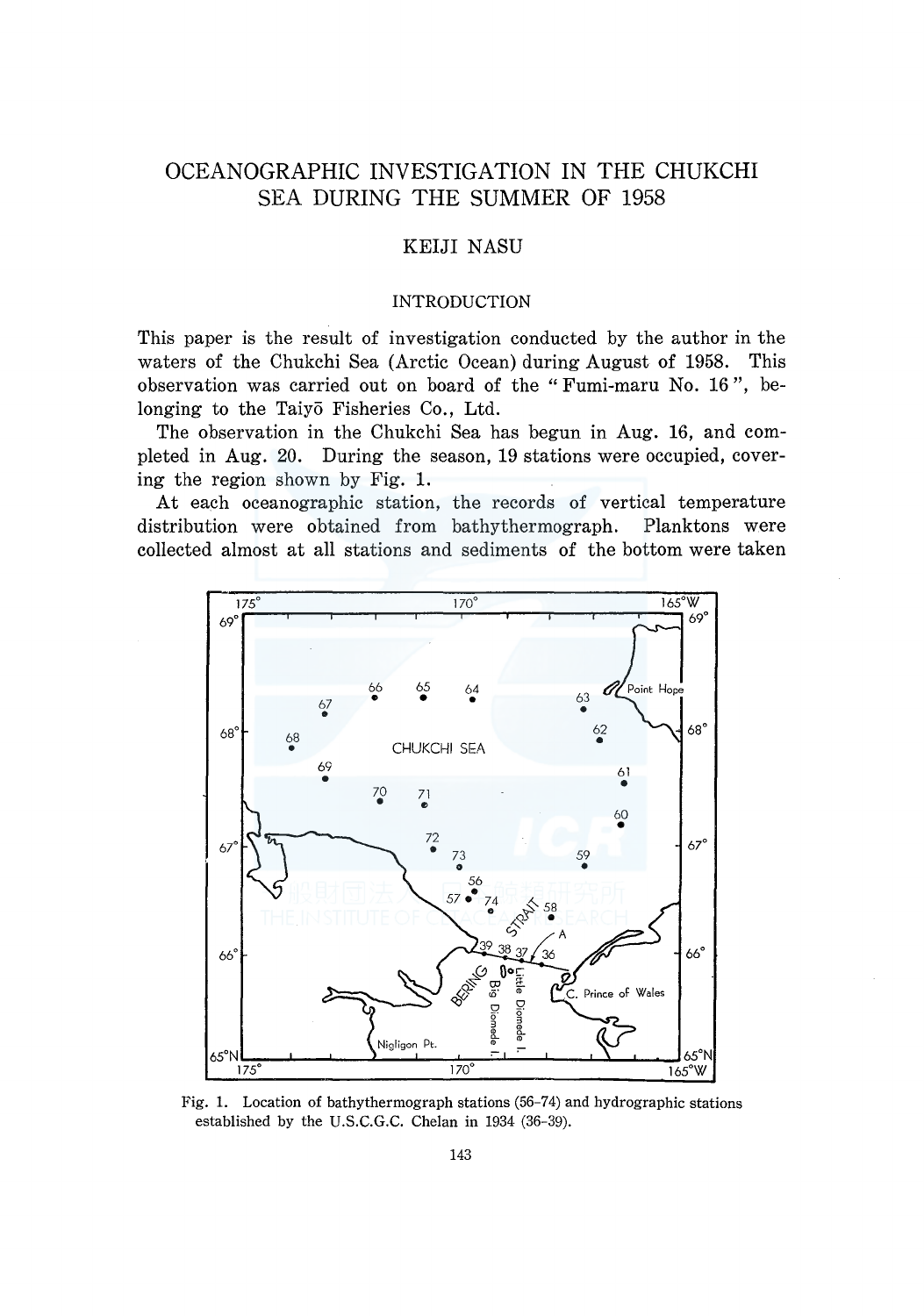at St. 59, 63 and 69 only. Furthermore, a sample for measurement of radio-activity was taken at St. 70.

Materials gathered at the surface include observation of temperature and of chlorinity, dissolved oxygen and hydrogen-ion concentrations of the waters.

The author wishes to express his thanks to Captain Sumio Tanaka and Mr. Eiichi Tanaka, the members of the Taiyo Fisheries Co., Ltd. and the crew on board of the "Fumi-maru No. 16 ", who helped him during the season.

The author is greatly indebted to Dr. Michitaka Uda, Professor of the Tokyo University of Fisheries, who gave me many kind advices and read through the paper, and to Dr. Hiroshi Niino, Professor of the Tokyo University of Fisheries, who examined samples from the sea bottom.

Thanks are also due to Mr. Katsuo Ohkubo, a member of the Tokai Regional Fisheries Research Laboratory, who measured radio-activity of the waters.

# TEMPERATURE AND SALINITY

Fig. 2 shows the distribution of temperature and salinity at the sea surface. Temperature and salinity at the surface in the Chukchi Sea obtained by the survey, ranged from 3.7°C minimum to 11.2°C maximum. The maximum temperature area located at the WSW off Point Hope, and the isotherms in that area run quite similar to the contour line in the topographical distribution.

Isohaline at the surface,  $31.50\%$  line, runs parallel to the Alaskan continent. In general, in the eastern area of the Chukchi Sea, the surface sea condition tends to higher temperature and lower salinity, and those isoplethes run in paralleled with the Alaskan coast line as already stated by La Fond & Pritchard (1952). It is especially conspicuous off Point Hope.

In addition, the warm and low salinity water may be considered as due to the influence of heating by solar radiation on ice-melted water. The distribution of water temperature at the surface in the Chukchi Sea is characterized by a decrease from the east to the west. On the other hand, the distribution of salinities show increase from the east to the west and its maximum,  $32.00\%$  located at near  $170^{\circ}$ – $172^{\circ}$ W on  $68^{\circ}20'$ N line. The values of salinity decrease from the higher saline area to the Siberian coast, where the water masses are modified into these less than  $5.0^{\circ}$ C in temperature and  $30.00%$  in salinity.

The high salinity in the central part of the Chukchi Sea may be due to the influence by the northward current from the Bering Strait, in the adjacent waters to the Siberian coast. While the low saline water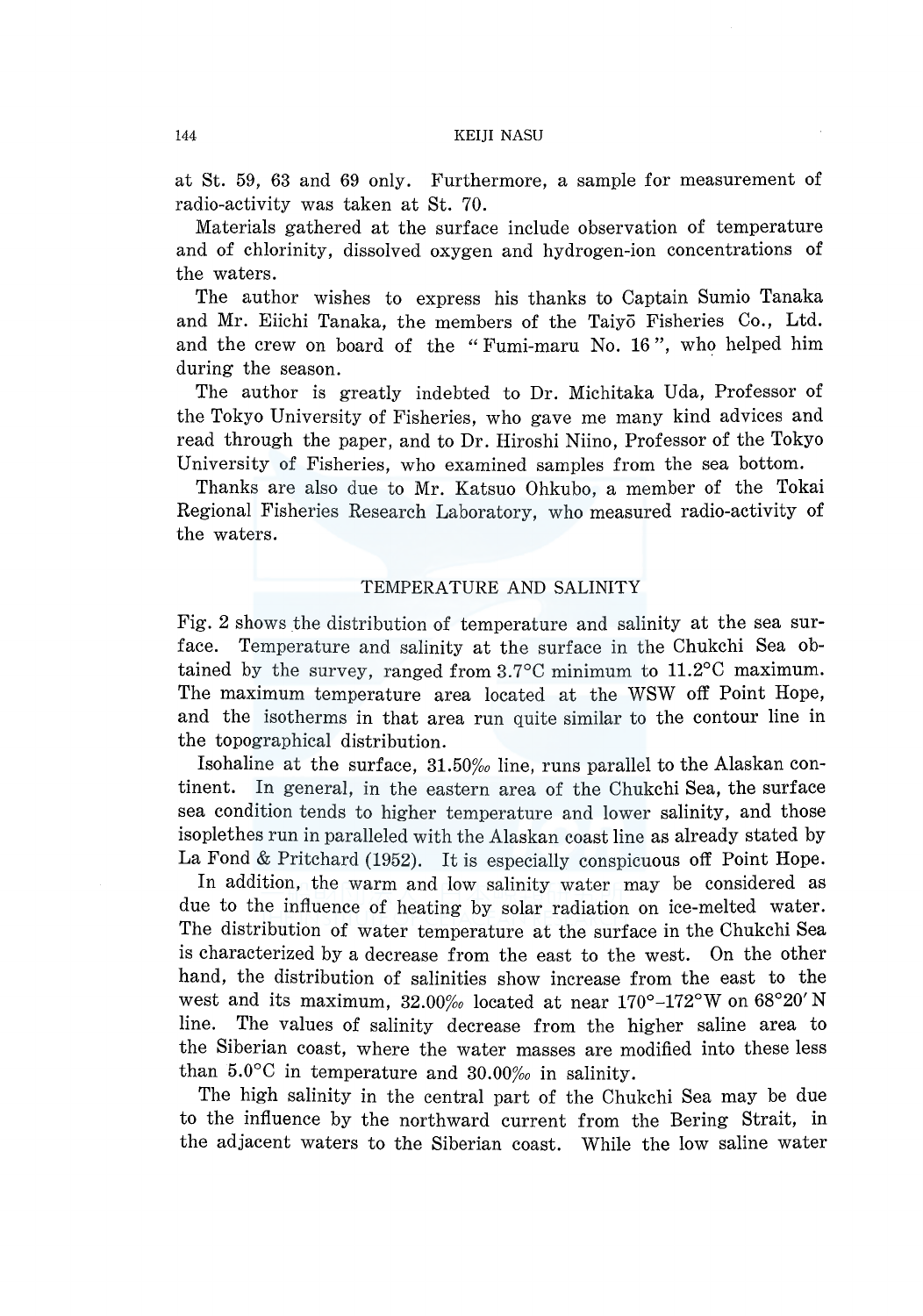

Fig. 2. Horizontal distribution of temperature and salinity at surface. Solid line-temperature. Broken line-salinity.

may be due to the melting ice and the inflow of coastal waters.

From the distribution of temperature and salinity the cyclonic eddy seems to be located in the vicinity of  $66^{\circ}40'N$ ,  $170^{\circ}W$ . In addition, the coldest portion is found in the north of the Anadyr Bay and its temperature at the surface is below 2.5°C. It seems that the coldest area exists stationary.

In the eddy area near to 66°40'N, 170°W, origin of southward current is considered as the Bering water mass, and northward direction of flow for east of the Diomede Islands. That is, from distribution of surface temperature as denoted by G. Ratmanoff (1939) northward current is affected by the cyclonic eddy of large scale located near to 67°30', 170°W and its flow extends to southward.

The cold water mass along the Siberian coast flows with speed of about 1 knot (G. Ratmanoff, 1939) and it formed oceanic front with the northward Bering water mass. Moreover, observation from the vessel many foams were recognized on the front. It is clear that the collision of those water masses was remarkable at its situation of the front. Comparatively value below 6.0°C was found at near 66°40'N,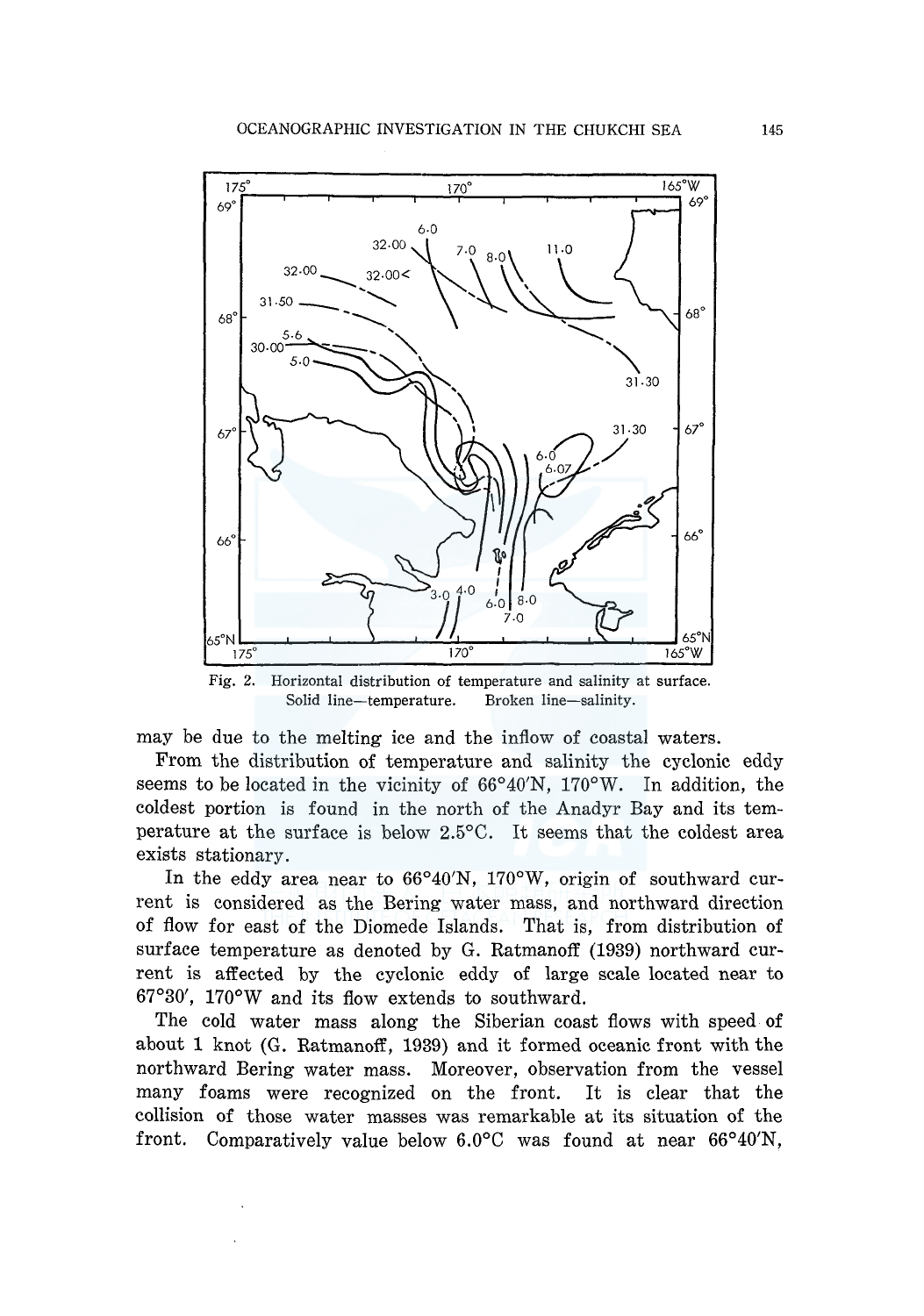

Fig. 3. Horizontal distribution of temperature at 25 m.

167°30'W due to upwelling around by the bank located in the north of Prince of Wales.

A northward flow was shown by all kind of surface observations carried out from the Bering Sea to the Chukchi Sea. Moreover, northward flow in the Bering Strait was already stated by Barnes and Thompson (1938) and Uda (1959, 1960), the water belonging this current is divided into two types of water in the center of Strait (Goodman et al., 1942).

# VERTICAL DISTRIBUTION OF TEMPERATURE

It is well-known that the thermocline develops in the summer season under the influence of heating by the solar radiation in high latitude. The thermocline existed at the Chukchi Sea and also conspicuous one at St. 59-63. The steep vertical gradient of temperature was found at St. 62 and 63, forming most notable thermocline. It is a characteristic feature that the shallow depth of the thermocline at St. 62, ranged from 5 to 10 m depth. Off Point Hope, at St. 63 the maximum 11. 7°C was observed at 7 m depth. Such sub-surface maximums in temperature were frequently observed at the north of 70°N near the boundary of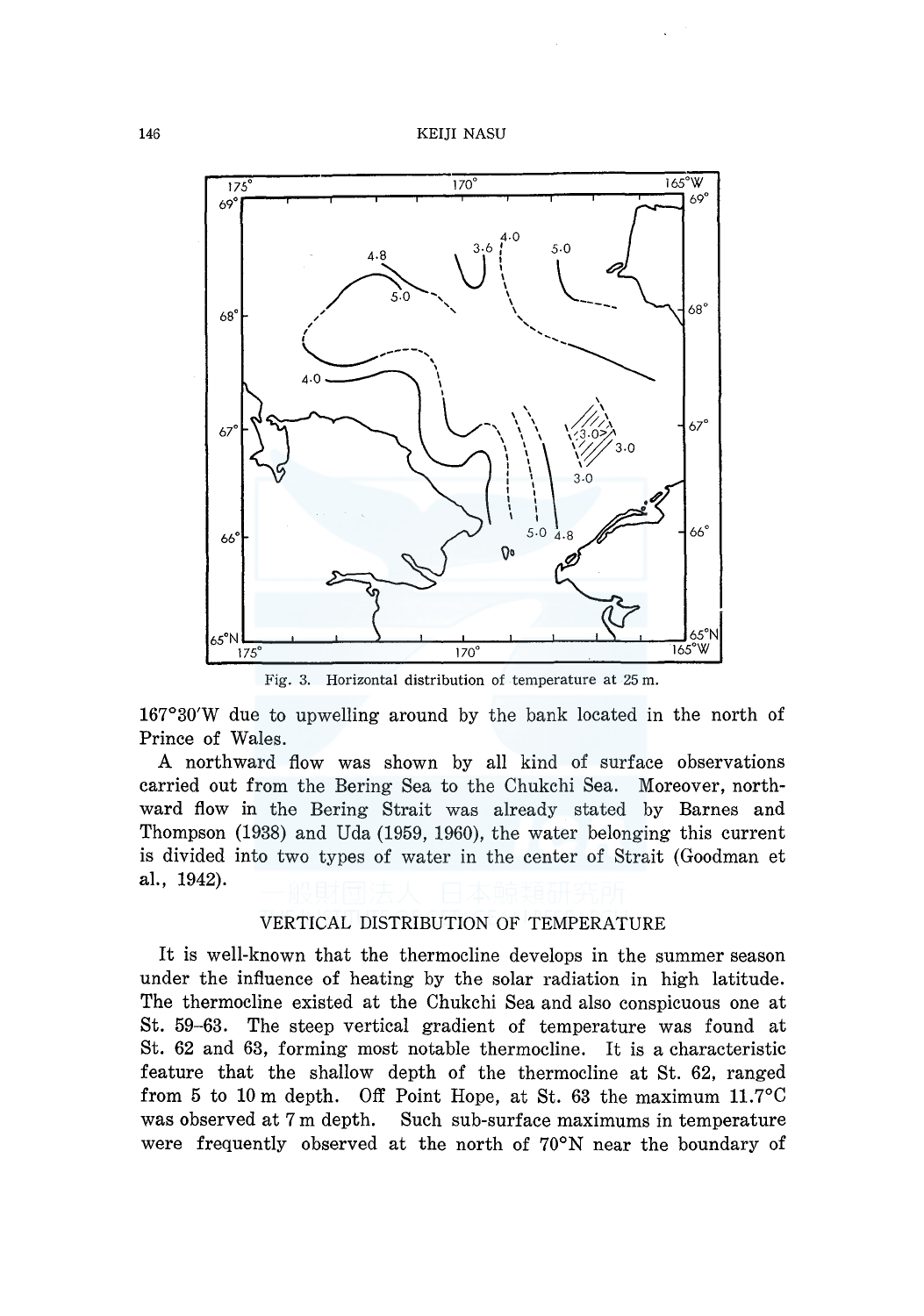the ice zone (La Fond & Pritchard, 1952).

Bathythermograph data taken from the Chukchi Sea shows that during the summer the thickness of the upper mixing layer was mostly less than about 15 meters depth. Accordingly, it seems to be less than 15 meters approximately in which the influence of heating by solar radiation attains during the summer season. In addition, the upper mixing layer in northern part of North Pacific, is generally less than 20 meters depth (Fleming, 1955).



Fig. 4. Station curves of temperature.

In the observation carried out at St. 63, surface temperature rise to ll.0°C or more in midsummer. According to the data obtained by USSR research vessel, the vertical distribution of salinity at near St. 63, indicates most homogeneous pattern from the surface to the bottom layer.

As shown in Fig. 4 the gradient of temperatures to vertical direction, are larger in the eastern part than the west, and the differences between the max. and min. temperature, at St. 66, 67, 69 and 71 were less than 1.0°C. Especially, the water column at St. 69 was well mixed from the surface to the bottom and the vertical temperature below 5 m depth was perfectly homogeneous with 5.5°C. It seems to represent sinking by the convergence which was formed in between the Siberian coastal water and northward flow water from the Bering Sea.

The vertical distribution of temperature along the line at  $68^{\circ}20'N$  is shown in Fig. 5. It indicates that the horizontal distribution of temperature at the surface layer, decreases toward the west and increases toward the east, meanwhile in the bottom layer below 40 m depth, temperatures increase from the east to the west. The cold water with temperature less than 3.5°C at St. 63 locates from 35 m depth to bottom. Warm water layer at St. 66 was found above 30 m depth. It should be due to the Bering water mass which flowed into the north from the Bering Strait. Comparatively the cold water mass locates at St. 65 above 5 m depth with considerable thick layer. It may be affected by the southward flow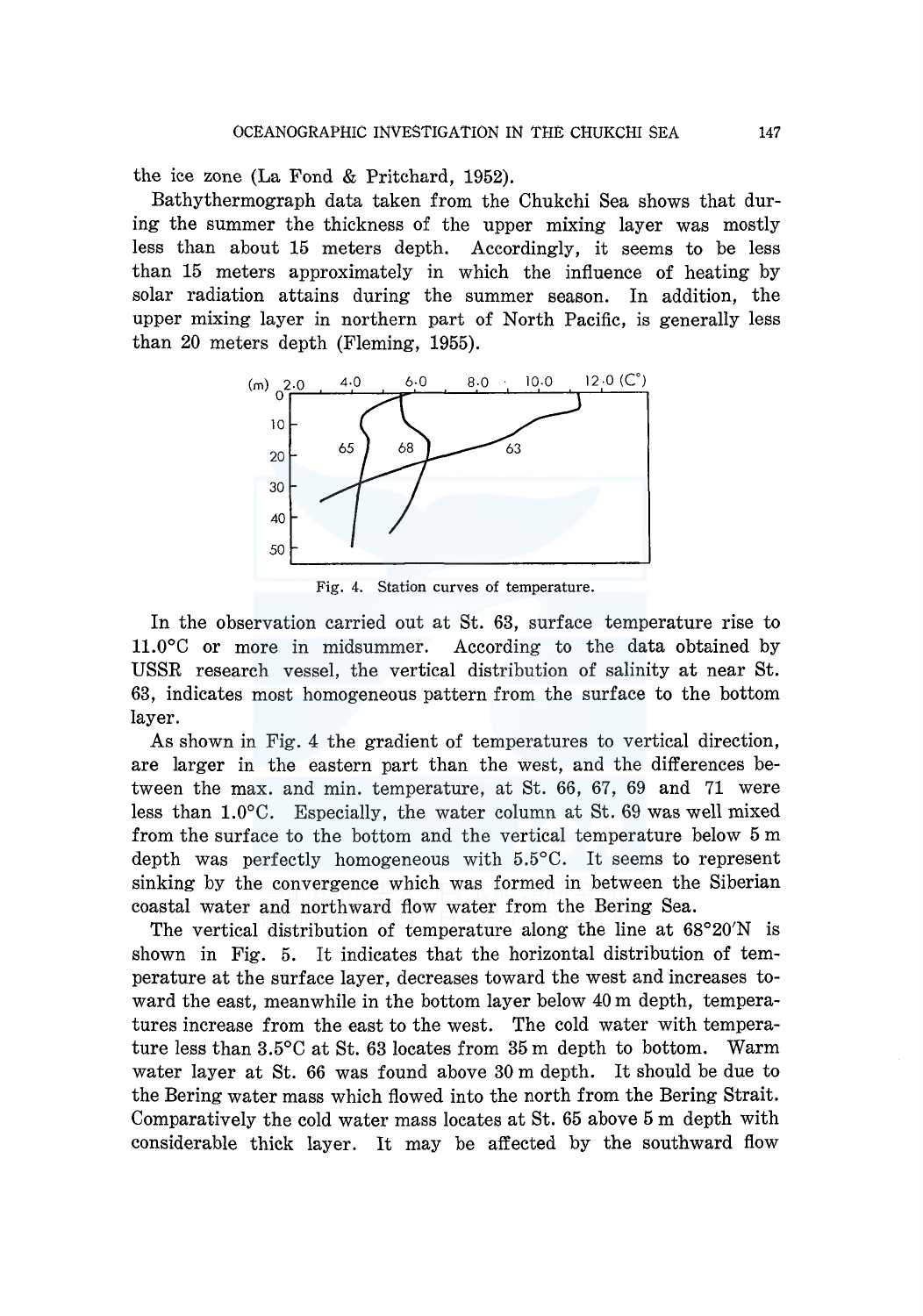

Fig. 6. Profile of temperature along the A-line.

from the waters near the North Poles. Hereby, an oceanic frontal surface is formed and the water mass is divided into two types at the eastern part and the west.

As a rule, the thermocline in the Chukchi Sea is more developed on the side of Alaskan waters than that on the side of Siberian waters and its depth, as stated by La Fond Pritchard (1952), increases from the east to the west. Basing on the vertical distribution of temperature the vertical convection in waters is supposed to be more developed to the west.

Next, the profile of temperature along the A-line, is shown in Fig. 6\*. It shows that the Alaskan warm water mass in the Bering Strait locates from the Diomede Islands to the east area. Moreover, the cold water mass located at the west of the Alaskan warm water mass, has shown

<sup>\*</sup> Fig. 6 was drawn by use of data obtained by United States Coast Guard Cooperated with the Oceanographic Laboratories of the University of Washington in 1939.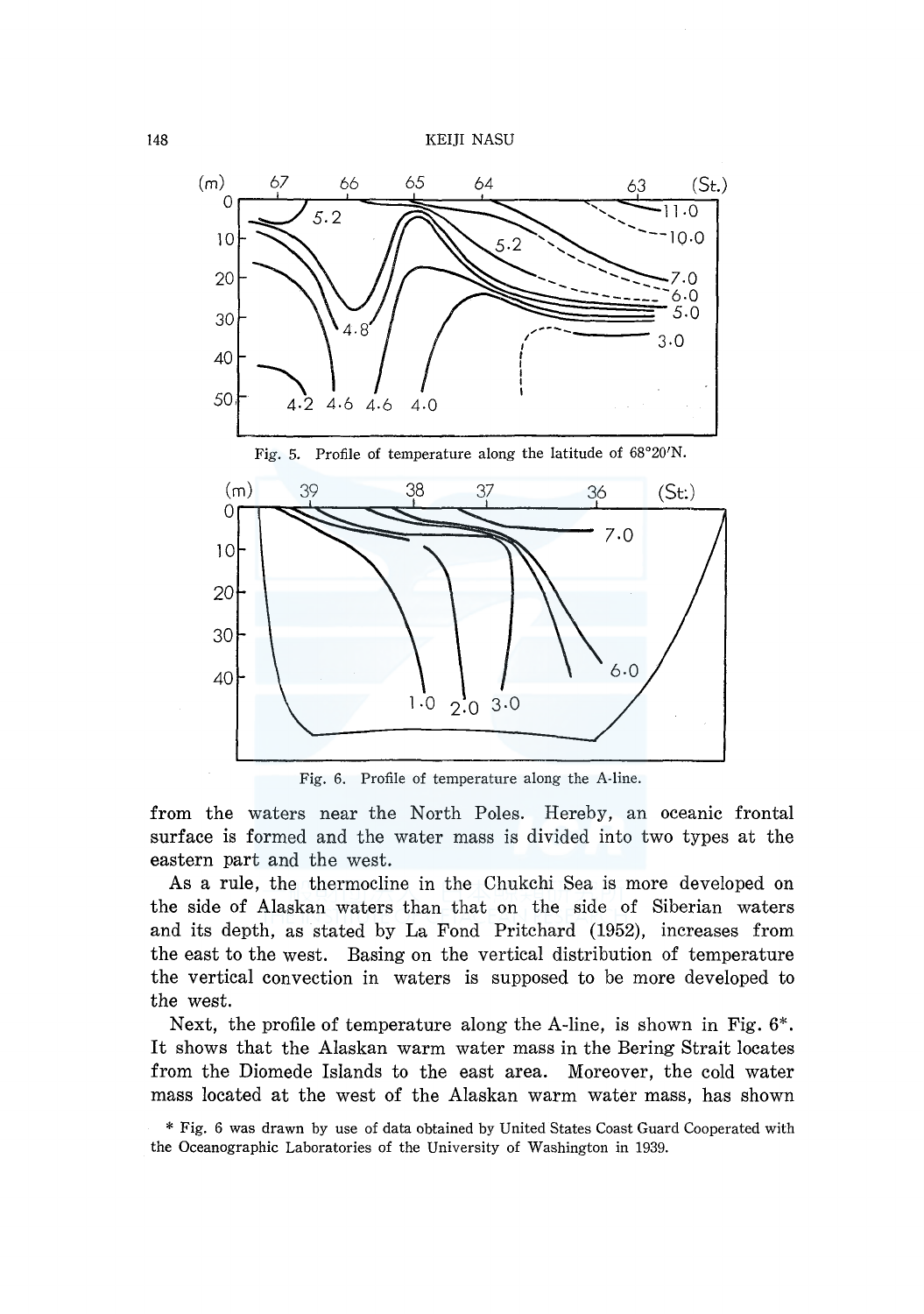a flow with general northward direction, and turning to the north-west. This cold water mass indicates subsidence at St. 37. It seems that a convergence might be formed between the warm water mass at the east and the cold water mass at the west.

# DENSITY

The density of sea water depends upon the temperature and salinity. Usually, the general distribution of the density is roughly parallel to the isotherms and isohalines (solenoidal field).

The horizontal distribution of density at the surface is given in Fig. 7, in which the isopycnal of maximum value above 25.00 runs in NNW direction from the central part of Bering Strait meandering to the central part of the Chukchi Sea. It corresponds to the northward flow from the Bering Sea.





Lower density waters were found along the Alaskan and the Siberian coast. Furthermore, along the Alaskan coast the minimum density is found in Kotzebue Sound (La Fond & Pritchard, 1952). Those lower density along the coasts seems to be due to the melted ice-water in addition to the run-off from the land.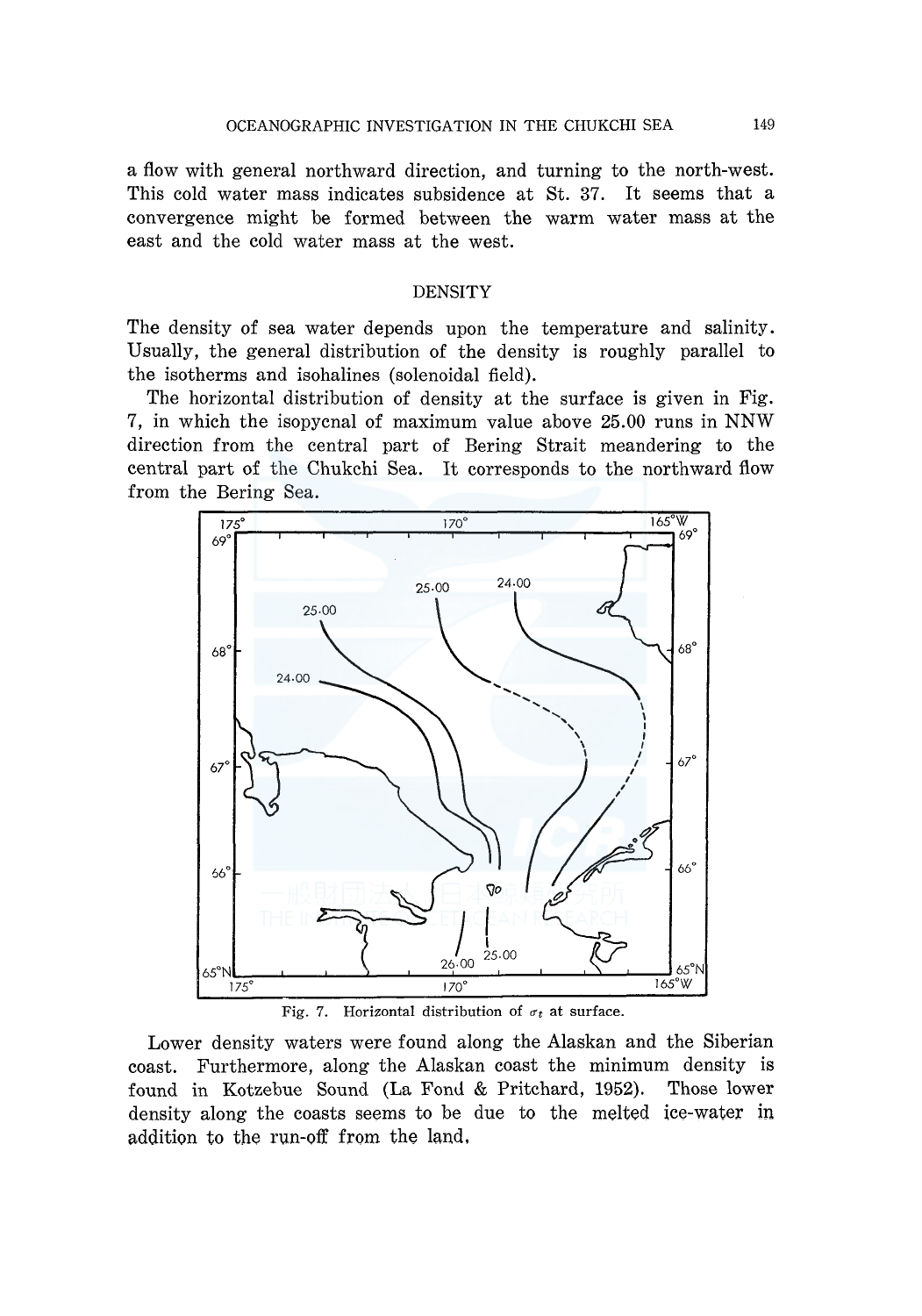### 150 KEIJI NASU

The isopycnic line of 24.00 in the Alaskan waters is roughly parallel to the coast and 25.00 line is parallel to the west of 24.00 line. In the Siberian waters the lines of 25.00 and 24.00 are roughly parallel to the coast. Furthermore, the density varies most rapidly in this region. This condition is brought about by the convergence formed between the Siberian coastal waters and the central waters of the Chukchi Sea.

# DISSOLVED OXYGEN

The horizontal distribution of dissolved oxygen at the surface is given in Fig. 8. The concentration of dissolved oxygen at the surface in the coverage area of observation varied from 9.03 cc/L maximum to 7.17 cc/L. An area with the minimum concentration was found off Point Hope, which corresponded to the area in the maximum temperature. The highest concentration was found at near 68°10'N, 173°00'W off Siberian coast.

Isopleth of 7.50 cc/L extends meandering from the center of Bering Strait to the north-east. Proceeding eastward from the isopleth of 7.50 cc/L the water of relatively low concentration of dissolved oxygen below 7.50 cc/L extends broadly.

In the western part, 7.5, 8.0 and 8.5 cc/L isoplethes are parallel to each other, and those isoplethes were concentrated more densely than the eastern area. This phenomenon is considered due to the convergence between the Siberian water mass and the Alaskan water mass as already denoted in the chapter of temperature. Concerning the horizontal distribution at the surface, the oxygen concentration is low along the Alaskan waters and high along the Siberian waters.

# HYDROGEN-ION CONCENTRATION (pH)

The hydrogen-ion concentration was determined by a comparator for sea water which consists of 2 series of color standard solutions, one was Cresol Red and the other was Tymol Blue. The horizontal distribution of pH at the surface is shown in Fig. 8. The pH values taken by the observation in the Chukchi Sea are about 8.15 to 8.30. The distribution of pH roughly corresponds to that of dissolved oxygen. The waters with relatively lower concentration of pH below 8.20 extends to the Alaskan waters a like to the area below  $7.50 \text{ cc/L}$  in dissolved oxygen.

Isopleth of 8.20 extendeds from the Bering Sea to the NNW direction, and runs parallel to the west of 8.30 line. The horizontal distribution of pH shows its increase from the east to the west and the closely con-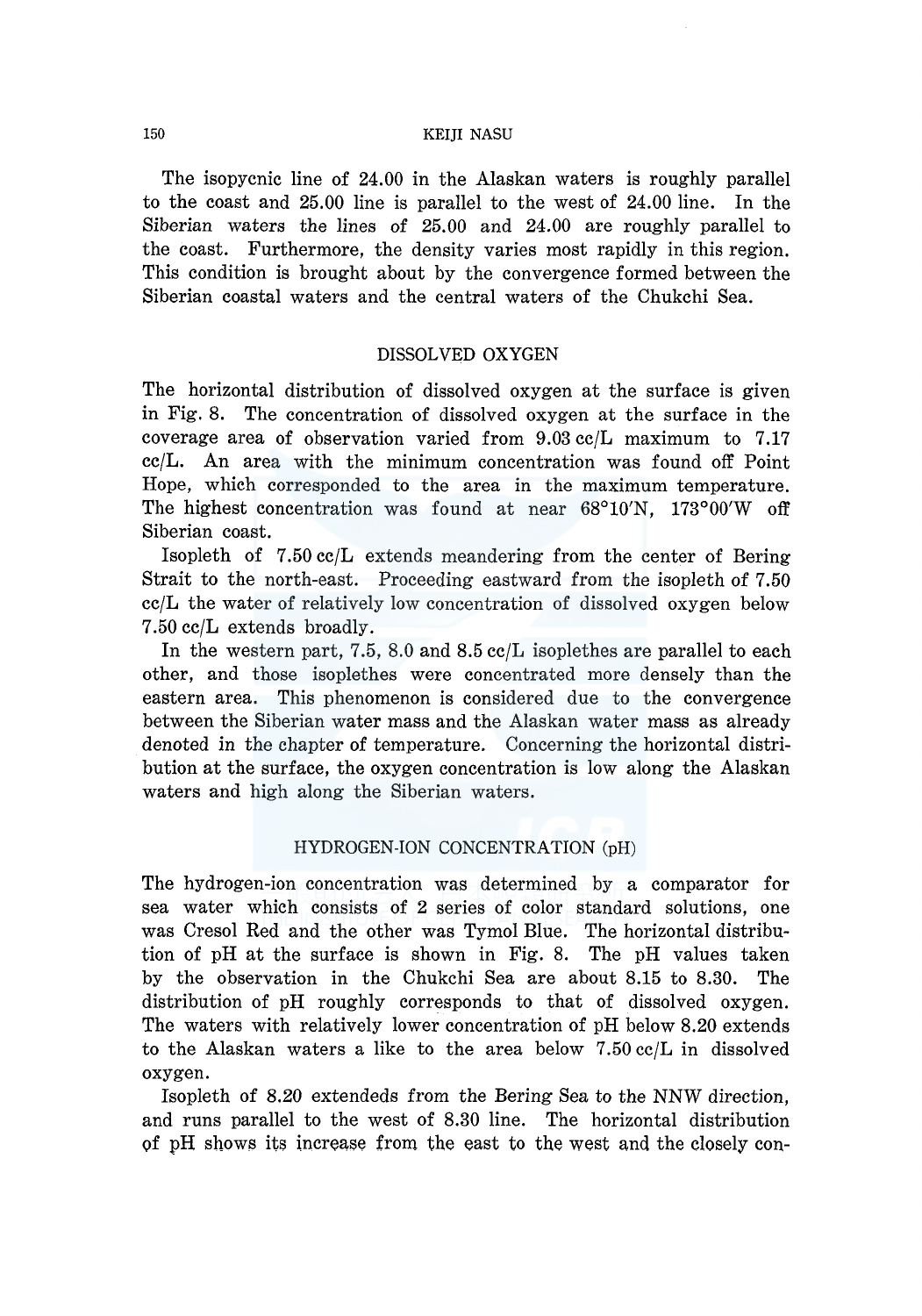

Fig. 8. Horizontal distribution of dissolved oxygen and pH at surface. Solid line-dissolved oxygen. Broken line and parenthesis-pH.

densed isopleth at about 170°W longitude.

It is well-known that the pH values become high when the photosynthetic activity of marine plants have reduced the content of  $CO$ , (Sverdrup et al., 1946). The waters of high concentration of pH were also characterized by higher concentration of dissolved oxygen. Consequently, the productivity in the sea water might be inferred indirectly by the values of pH. In general, the productivity in the Chukchi Sea tends to increase in the west and decrease in the east.

# WATER COLOR AND TRANSPARENCY

The colors of the sea water were determined by the Forel's scale. Fig. 9 indicates the distribution of water colors. In the investigated area the minimum value of color of water observed at near 66°30'N, 168°W and the maximum value  $(4-5)$  was found at the north of 67 $\textdegree$ N, 168 $\textdegree$ W.

Value of 5 in water color extends widely from the central part of the Chukchi Sea to the Siberian waters.

Transparency by Secchi disc varies from 7 to 12 m and those isoplethes is located like a isotherms in the distribution. That is, the isoplethes of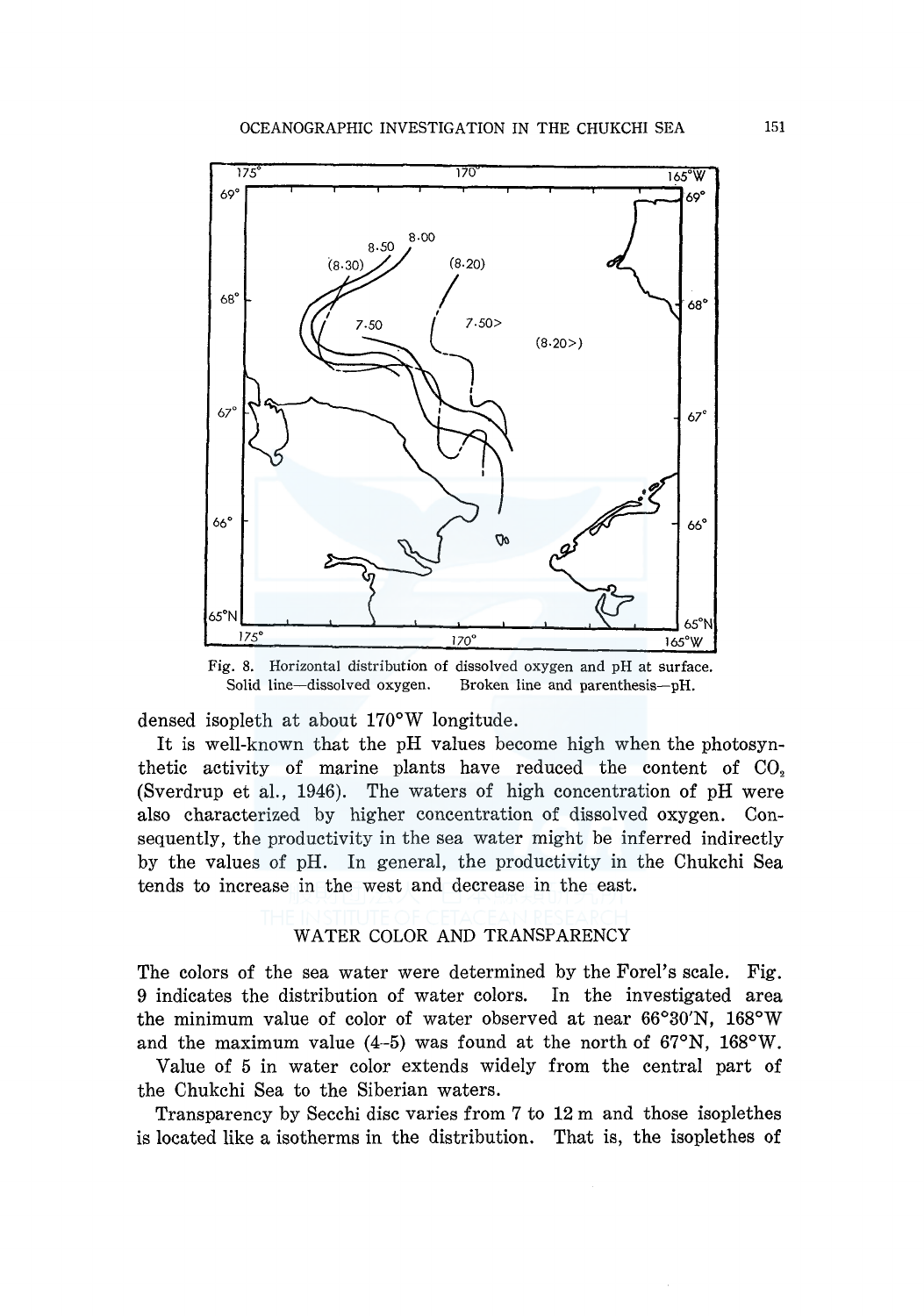

Fig. 9. Iso-line of transparency.

7, 8 and 9 m run parallel to the Alaskan coast and to the Siberian coast, the isoplethes of 7-12 m more or less meander. Lateral intervals of those isoplethes are roughly similar to the dissolved oxygen and hydrogen-ion concentration. It is clear in the distribution of the isopleth of transparency that the discontinuous line was formed by the different water masses along the Siberian coast.

### GENERAL OCEANOGRAPHIC CONDITION

Fig. 10 indicates the regions of higher dissolved oxygen and hydrogen -ion concentrations. Furthermore, the boundary line inferred from temperature and salinity, and the current rips observed from the ship were also shown in Fig. 10. A presumptive current-pattern was indicated from data obtained by this investigation, referring to previous data. It revealed a cyclonic eddy located at near  $67^{\circ}30'N$ ,  $170^{\circ}W$ . At near 66°40'N, l 70°W another relatively conspicuous small cyclonic eddy seems to be formed due to the northern eddy and the southern coastal waters along the Siberian coast.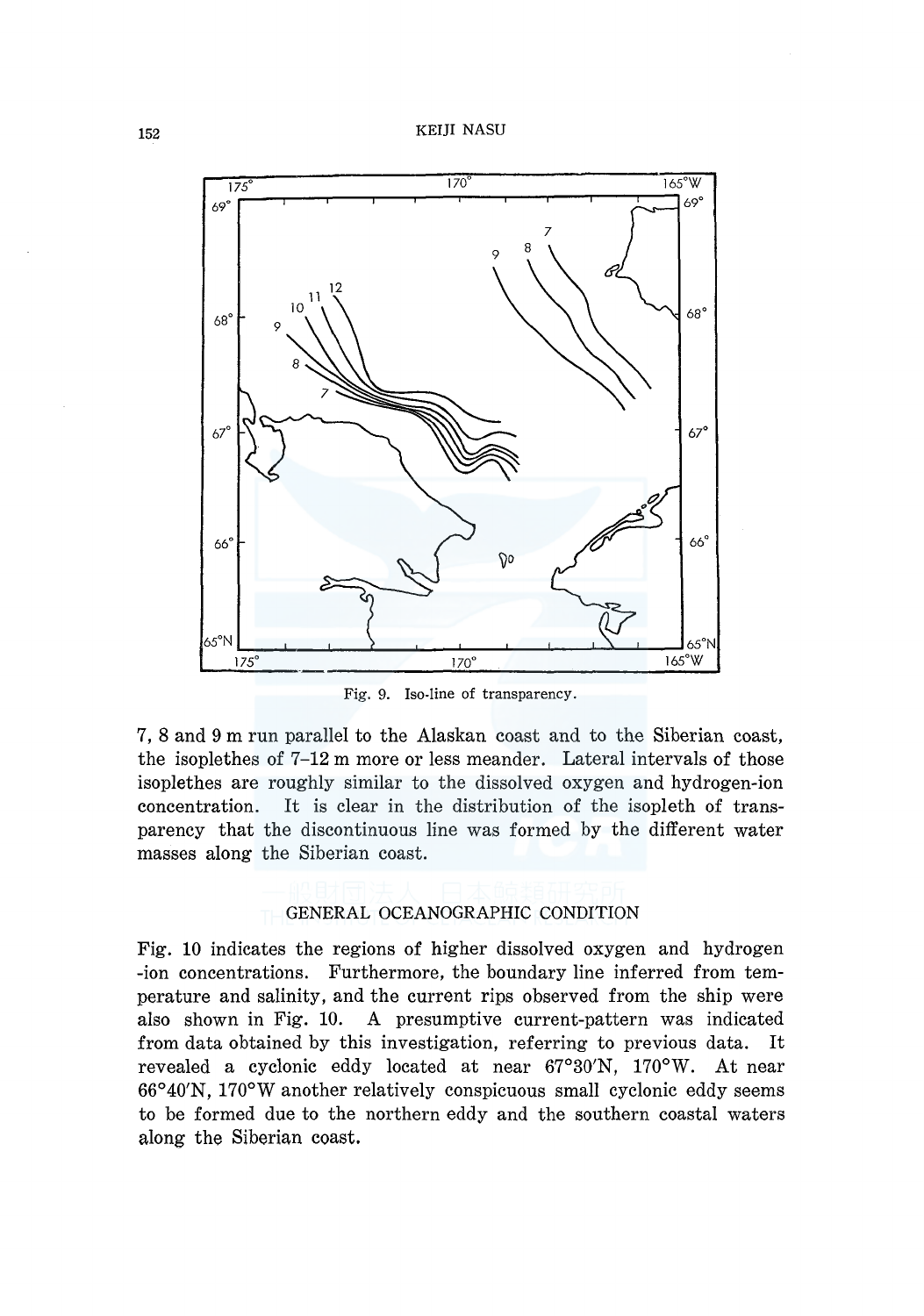

Fig. 10. Summarized oceanographic condition.

Longitudinal line-high value regions of pH. Lateral line-concentrated area of dissolved oxygen. Arrow-presumptived current. Dotted line-boundary line of water mass. Undulating line-current rips were observed from the ship.

General oceanographic conditions are as follows :

Temperature : higher in the east and lower in the west.

Salinity : higher in the central region, and lower to the east and the west.

Dissolved oxygen: higher in the west and lower in the east.

Furthermore, marine productivity seems to be higher in the Siberian waters and low in the Alaskan waters. AN RESEAR

# SEDIMENT OF THE BOTTOM

Bottom sediments were sampled with a extemporizedly made dredge from the sea bottom at about 50 m depth. The dredge also brought up the specimens of bottom life.

Samples collected at each station are as follows:

St. 59. fine sand-round sand grains round consist of quartz, felsper and pyroxene without life.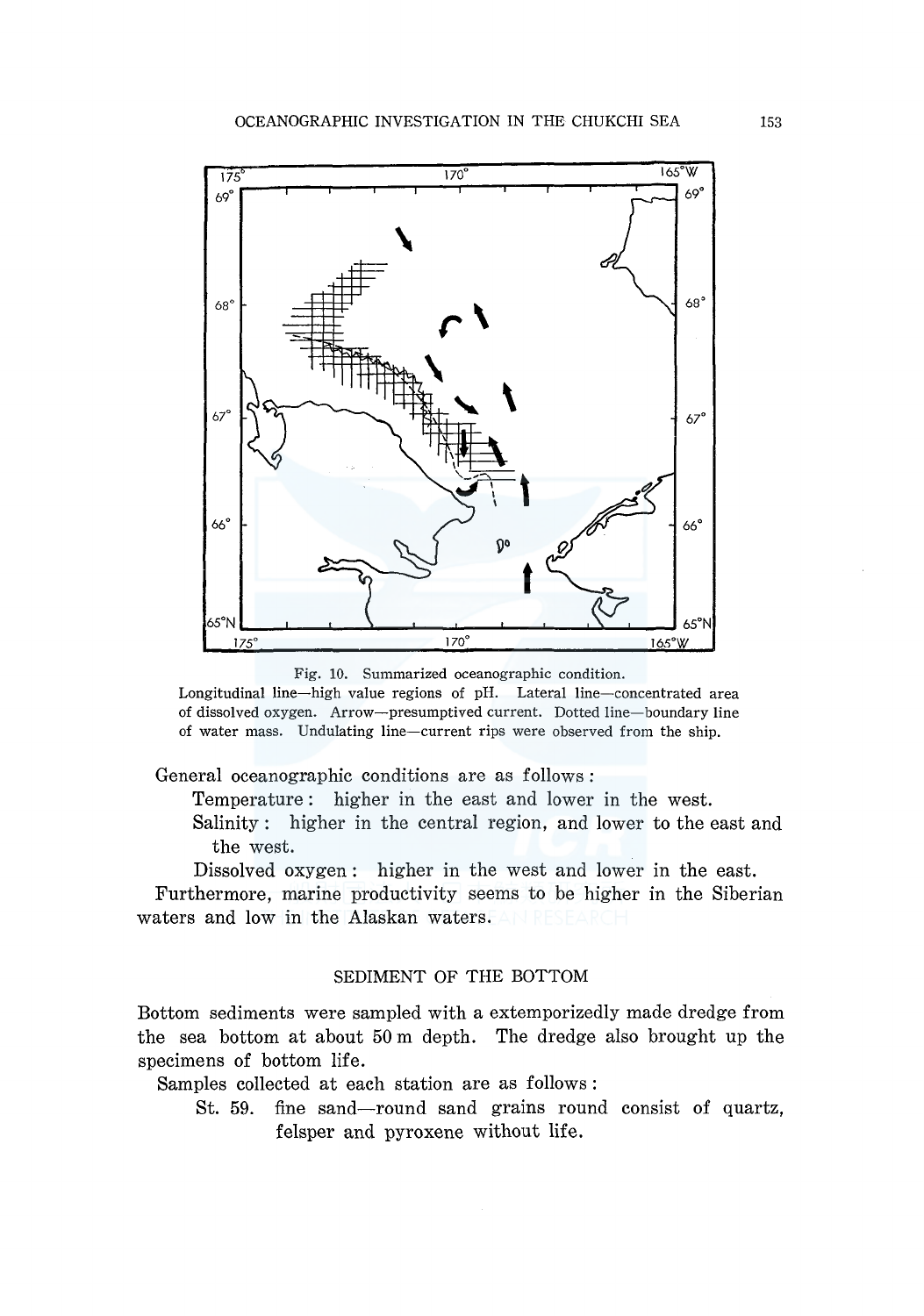### 154 KEIJI NASU

- St. 63. gravel-gravels consist of andesite, quartz trachyte and hornstone without life.
- St. 69. sandy silt with pebble-Sands consist of quartz and felsper with many spong spicule.

Furthermore, few diatoms were found in those sediments. The gravels were sandstones and quartz trachyte.

## RADIO-ACTIVITY OF SEA WATER

St. 70-Result of measurement for sample 637 cc, radio-activity was not recognized at all  $(-2.0 \pm 1.1 \text{ CPM})$ .

### DISTRIBUTION OF WHALES

Inspection in the previous reports (Nikulin, 1947; Data obtained by "Yuki-maru" in the Arctic voyage of 1927) showed that larger whales in the Chukchi Sea were fin, humpback, greenland, right and gray whales.

Fig. 11 shows the locations where all the larger whales were observed from the "Fumi-maru No. 16 ". Also the Fig. 11 indicated the locations where gray whales were observed.

The number of the sightings during the season are as follows :

| Fin whale   |  | 1  |
|-------------|--|----|
| Right whale |  | 2  |
| Gray whale  |  | 82 |
| Unknown     |  | 1  |
| Total       |  | 86 |

Only one fin whale was observed around 50 sea miles off west of Point Hope. On Aug. 22, 1927 many fin whales were seen from "Yuki-maru" in the cyclonic eddy area at about 66°40'N, 170°W. Fin whales were seen off Cape of Serdzekamen and in the Bering Strait by the observations from the lands. 70 fin whales were seen in October.

Consequently, many fin whales seems to migrate around the Siberian waters in the Chukchi Sea at least from the early summer to October.

78 gray whales were seen in the convergent area close to the Siberian coast on August 20. These whales seem to have been fed on the livings concentrated by the convergence.

Many gray whales were observed at the east of the St. Lawrence Island in the Bering Sea. It is well-known that the gray whales migrate from the Bering Sea to the Arctic Ocean. Migration route of gray whales from the northern part of the North Pacific to the Bering Sea have been stated (Kellogg, 1929; Gilmore, 1955; Ichihara, 1958). The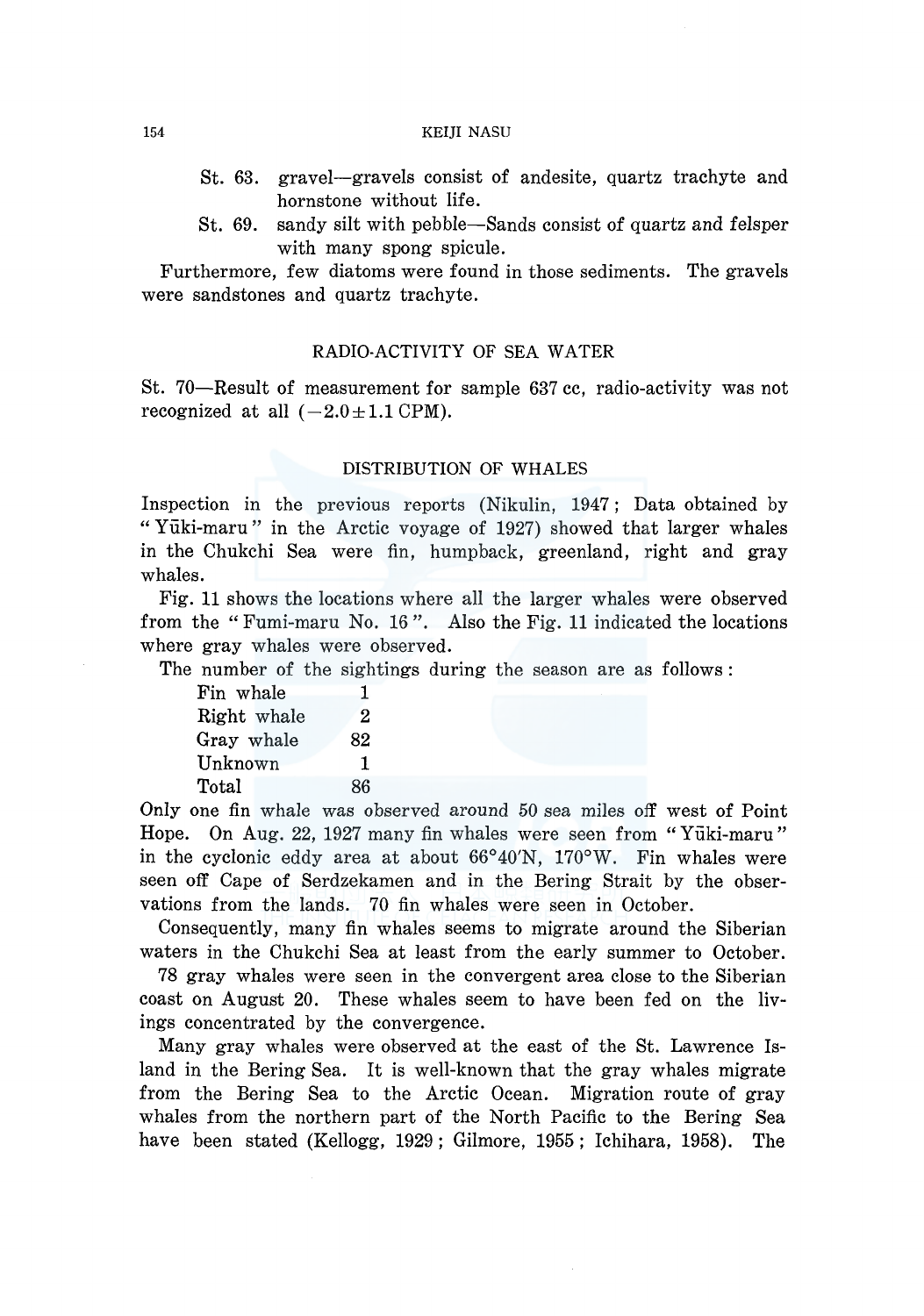

Fig. 11. Location of sighted whales.

Black circle-gray whale. White circle-right whale. Black triangle-fin whale. Question mark-unknown. Black square-sighted location on July 28th, 1957. Oblique linesighted location on Aug. 2nd, 1955. (Black square and oblique line indicate the gray whales.)

author wishes to keep his opinion that there might be a migration route of the gray whales at the east of the St. Lawrence Island, too.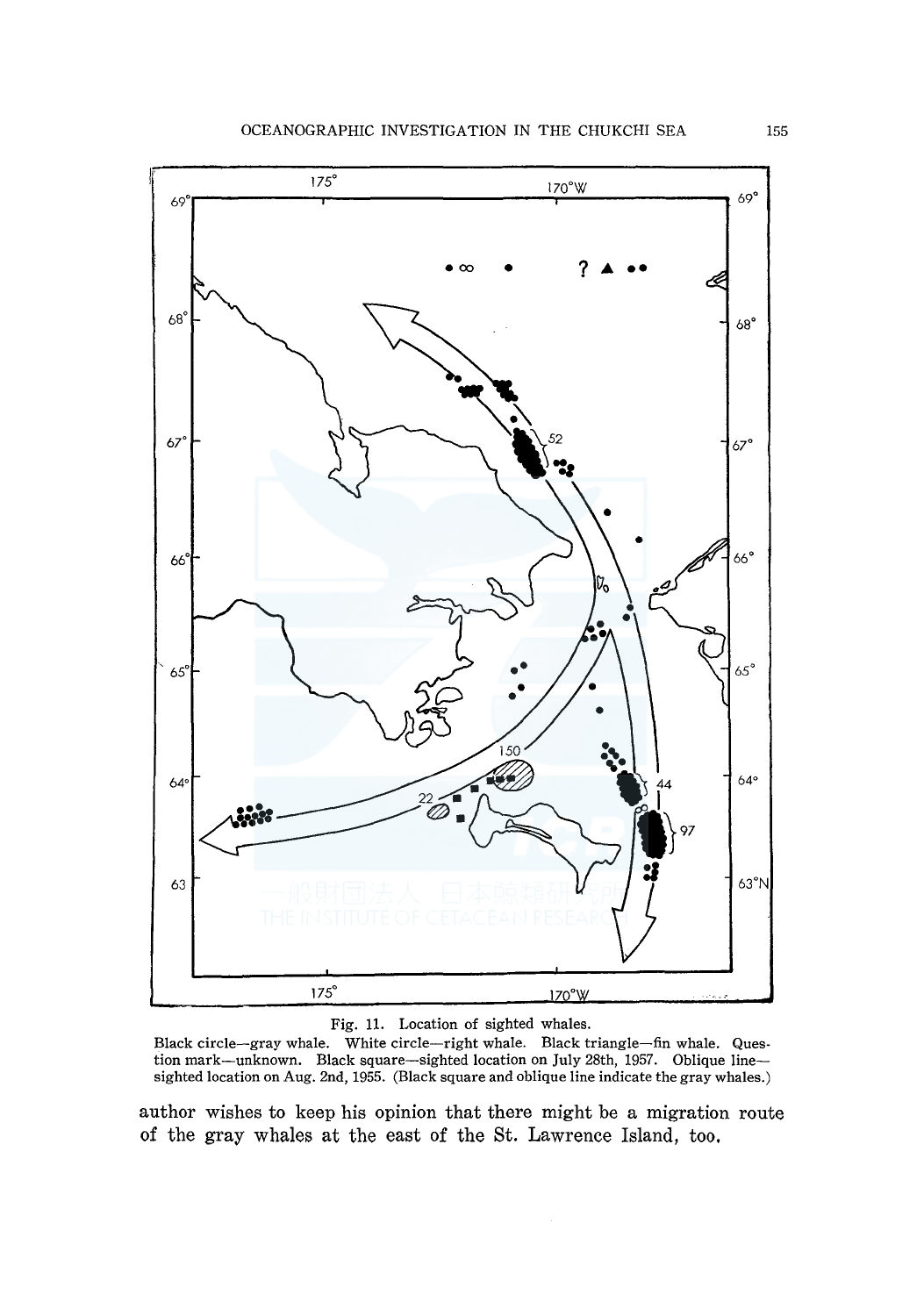### 156 KEIJI NASU

### **SUMMARY**

1. The oceanographic and whales sighting survey in the Chukchi Sea was carried out from Aug. 16 to Aug. 20.

2. The water temperature at the sea surface indicates a trend to decrease from the east to the west. On the other hand, salinity shows its increase toward the west and its maximum area located at the central part of the Chukchi Sea. The salinity decreases from the maximum area to the the Siberian coast.

3. The cyclonic eddy seems to locate at near of  $66^{\circ}40'$ N,  $170^{\circ}$ W.

4. The vertical gradient of water temperatures are greater to the east and less to the west. The horizontal distribution of temperature at the surface layer decreases toward the west and increases toward the east, meanwhile in bottom layer below the 40 m depth, temperature increases from the east to the west.

5. The maximum values of density were found at the central part of the Chukchi Sea.

6. The horizontal distribution of dissolved oxygen at the sea surface shows the lower along the Alaskan waters and the higher along the Siberian waters.

7. The values of pH increased from the east to the west, and the isolines condensed closely at about 170°W longitude.

8. Marine productivity in the Chukchi Sea appears to increase in the western part and decrease in the eastern part.

9. During the season number of sighted whales are 1 fin whale, 2 right whales, 82 gray whales and 1 unknown whale.

10. The author wishes to keep his opinion that there might be a migration route of the gray whales at the east of the St. Lawrence Island, too.

#### REFERENCES

- BARNES, C. A. and T. G. THOMPSON (1938). Physical and chemical investigations in Bering Sea and portions of the North Pacific Ocean. *Univ. Wash. Publ. Oceanogr.,* 3 (2): 35- 79 and Appendix, 1-164.
- FLEMING R. H. (1955). Review of the oceanography of the northern Pacific. *Intern. North Pacific Fish. Comm., Bull.,* no. 2: 1-43.

GILMORE, R. M. (1955). The return of the gray whale. *Sci. Amer.,* 192: 62-7.

- GOODMAN, J. R. and J. H. LINCOLN et al. (1942). Physical and chemical investigations: Bering sea, Bering Strait, Chukchi Sea during the summers of 1937 and 1938. *Univ. Wash. Publ.,* 3 (4): 8-103.
- ICHIHARA, T. (1958). Gray whales observed in the Bering Sea. *Sci. Rep. Whales Res. Inst.,*  no. 13: 201-5.

KELLOGG, R. (1929). What is known of the migration of some of the whale-bone whale.  $Smith$ <sub>Rep.</sub>, 2997.